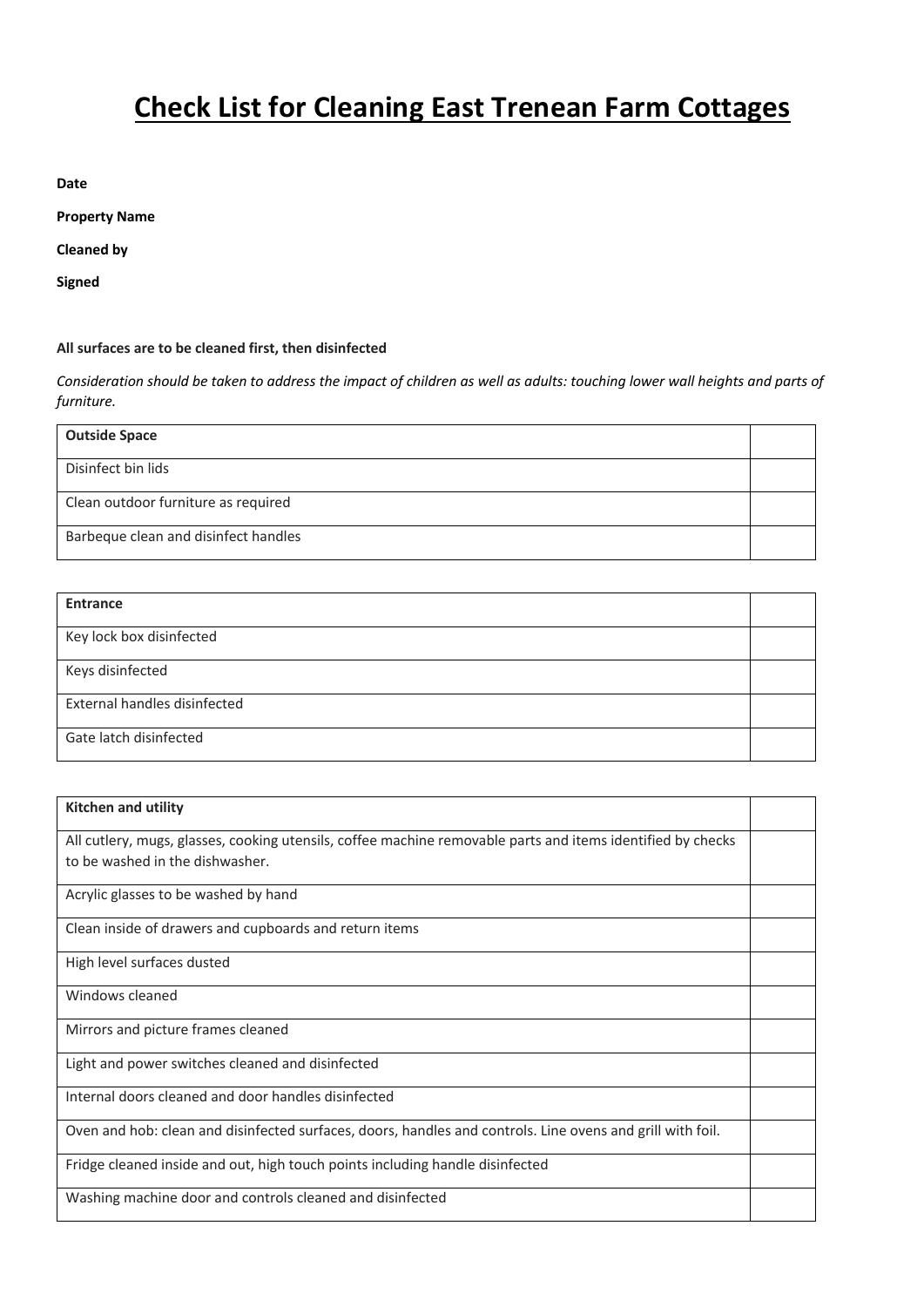| Small electrical appliances and storage containers cleaned                     |  |
|--------------------------------------------------------------------------------|--|
| All worktop surfaces, furniture doors and handles cleaned and disinfected      |  |
| Bin and recycling bin cleaned and disinfect                                    |  |
| Corn Barn - soft furnishings, sofa and blinds checked and cleaned as necessary |  |
| Stools cleaned and disinfected                                                 |  |
| Floors, rugs and skirting boards vacuumed                                      |  |
| Floors mopped                                                                  |  |

| <b>Living Spaces</b>                                                                |  |
|-------------------------------------------------------------------------------------|--|
| High level surfaces dusted                                                          |  |
| Windows cleaned                                                                     |  |
| Mirrors and picture frames cleaned                                                  |  |
| Light and power switches cleaned and disinfected                                    |  |
| All touch level surfaces, furniture and handles cleaned and disinfected             |  |
| Internal doors cleaned and door handles disinfected                                 |  |
| Electrical equipment, WIFI hub and remote controls disinfected                      |  |
| Soft furnishings, sofas, rugs, blinds and curtains checked and cleaned as necessary |  |
| Floors and skirting boards vacuumed                                                 |  |
| Floors mopped                                                                       |  |
| Bins cleaned and disinfect                                                          |  |

| <b>Communal Parts</b>                               |  |
|-----------------------------------------------------|--|
| High level surfaces dusted                          |  |
| Windows cleaned                                     |  |
| Mirrors and picture frames cleaned                  |  |
| Wipe down walls (children's handprints)             |  |
| Light and power switches wiped and disinfected      |  |
| Internal doors cleaned and door handles disinfected |  |
| All touch level surfaces cleaned and disinfected    |  |
| Bannisters cleaned and disinfected                  |  |
| Fire extinguishers cleaned                          |  |
| Floors and skirting boards vacuumed                 |  |
| Floors mopped                                       |  |